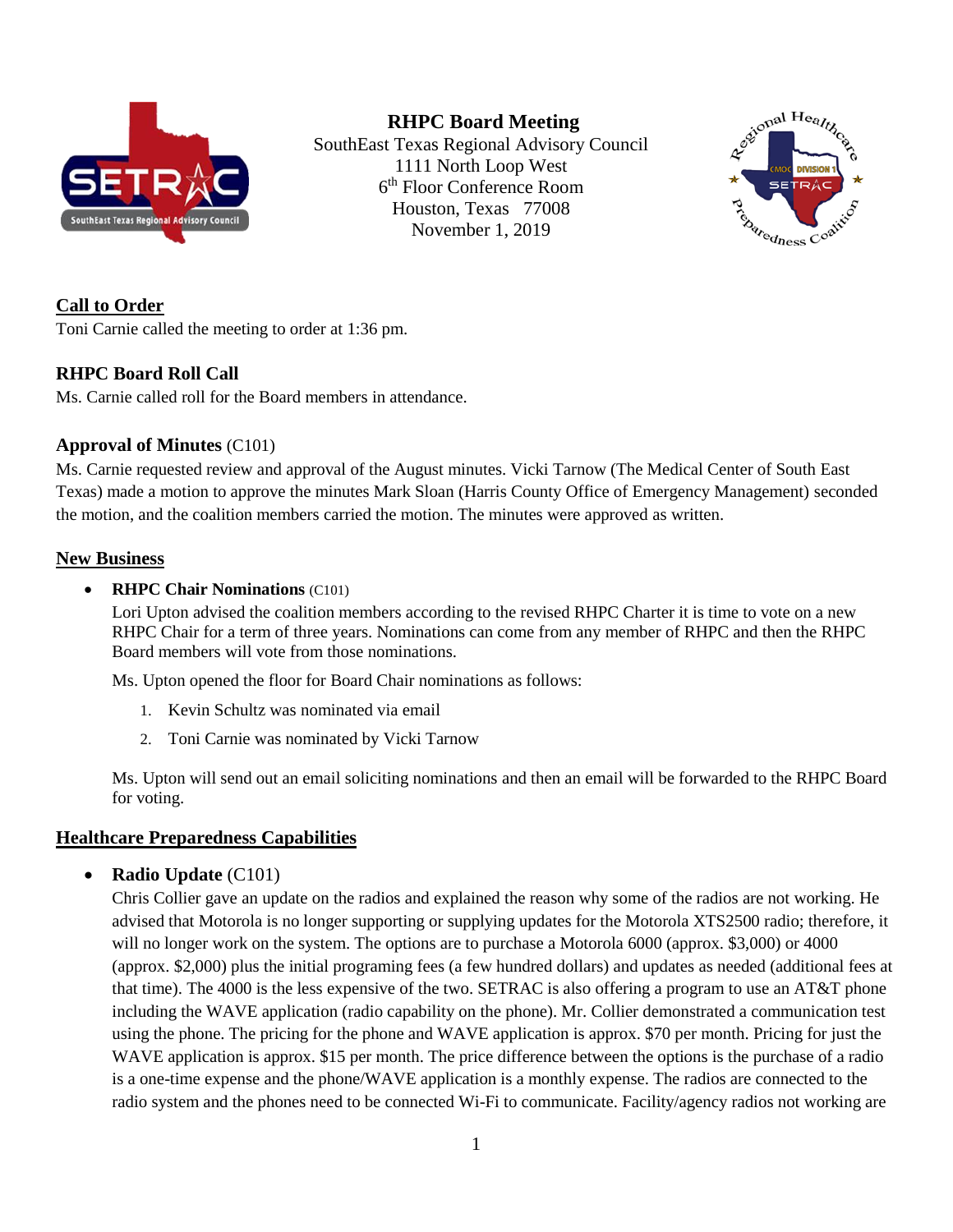contingent on the radio system updates. As the radio towers are updated, radios in that area will no longer work; however, SETRAC does not know when these updates will occur as they are not announcing the dates. Mr. Sloan suggested the facilities/agencies go through Mr. Collier to upgrade their radios so he will be able to track them for the systems.

#### • **Long Term Care Update** (C102)

Hilal Salami reported SETRAC continues to increase numbers of participants in the coalition and facilitating all the HHSC provider meetings with the next meeting scheduled for the end of November. SETRAC continues to work with the all the networking agencies TACHC (healthcare provider clinics), dialysis and home health.

A new track has been added at this year's symposium with sessions for the Special Populations group and NAB CEs will be available as well. Some of the sessions are "Top Ten Audit Issues and Ways to Address Them", "How Hospitals and Home Care Agencies Can Work Together During Disasters to Increase Discharge Capabilities in the Facilities" and an "Emergency Management 101" to assist with connecting with the emergency managers.

There are some CMS rule updates coming down the pipe which will be addressed in the upcoming boot camps to be scheduled in January 2020.

Training is ongoing and will be customized as needed as was done for the MCM Exercise last month. The 2020 EMResource training schedule will be completed soon and will be held at the SETRAC office. A survey will be sent out to the LTC group to gather information on what trainings are needed.

#### • **Training and Exercise Update** (C104)

John Wingate distributed upcoming training information to the coalition members *(document filed with minutes binder)*.

Planning for the RHPC Regional Exercise is underway, and the initial planning meeting has been scheduled for November 12<sup>th</sup> to be held in the SETRAC conference center. There have been approx. 111 responses received regarding topics for the exercise with weather related issues at the top. Anyone interested in serving on or nominating someone to serve on the planning committee can contact Mr. Wingate at [john.wingate@setrac.org.](mailto:john.wingate@setrac.org)

The Medical Countermeasures Exercise was conducted on October 24<sup>th</sup>, 25<sup>th</sup> and 26<sup>th</sup> with 255 participating RHPC facilities/agencies. Hospital personnel did come to the POD at the SETRAC Warehouse and simulated picking their medication. ASPR sent a truck with the medications for distribution and there were other agencies involved assisting with security and transportation (DPS officers, high-water vehicle, police escorts, etc.). Ms. Upton reminded the coalition member there are templates for POD plans and other on the SETRAC website.

### • **EMTF Update** (C104)

MPV 6-04, Acadian Ambulance – Beaumont (2.0 Version) Chassis has been delivered to General Truck Body and production has started. Estimated delivery time is approx. 45 days.

MPV 6-01 (Atascocita), 6-02 (Houston FD) and 6-03 (Fort Bend Co.) have been active with regional responses, to include train wreck and CO leak in our region, along with participation in several hospital evacuation exercises and other stand-by events.

Imelda Response: MPV 6-01, MPV 6-03 and 2 regional AST's were activated through CMOC for response to Imelda landfall. Activities included hospital and nursing care facility evacuation as well as 9-1-1 augmentation in Chambers, Hardin and Jefferson Counties.

The Medical Unit Rehab Crew (MUR-C) component of the MMU has been high priority topic amongst the EMTF Medical Directors meeting. It has been decided to add MD to the deployment team. With this decision, EMTF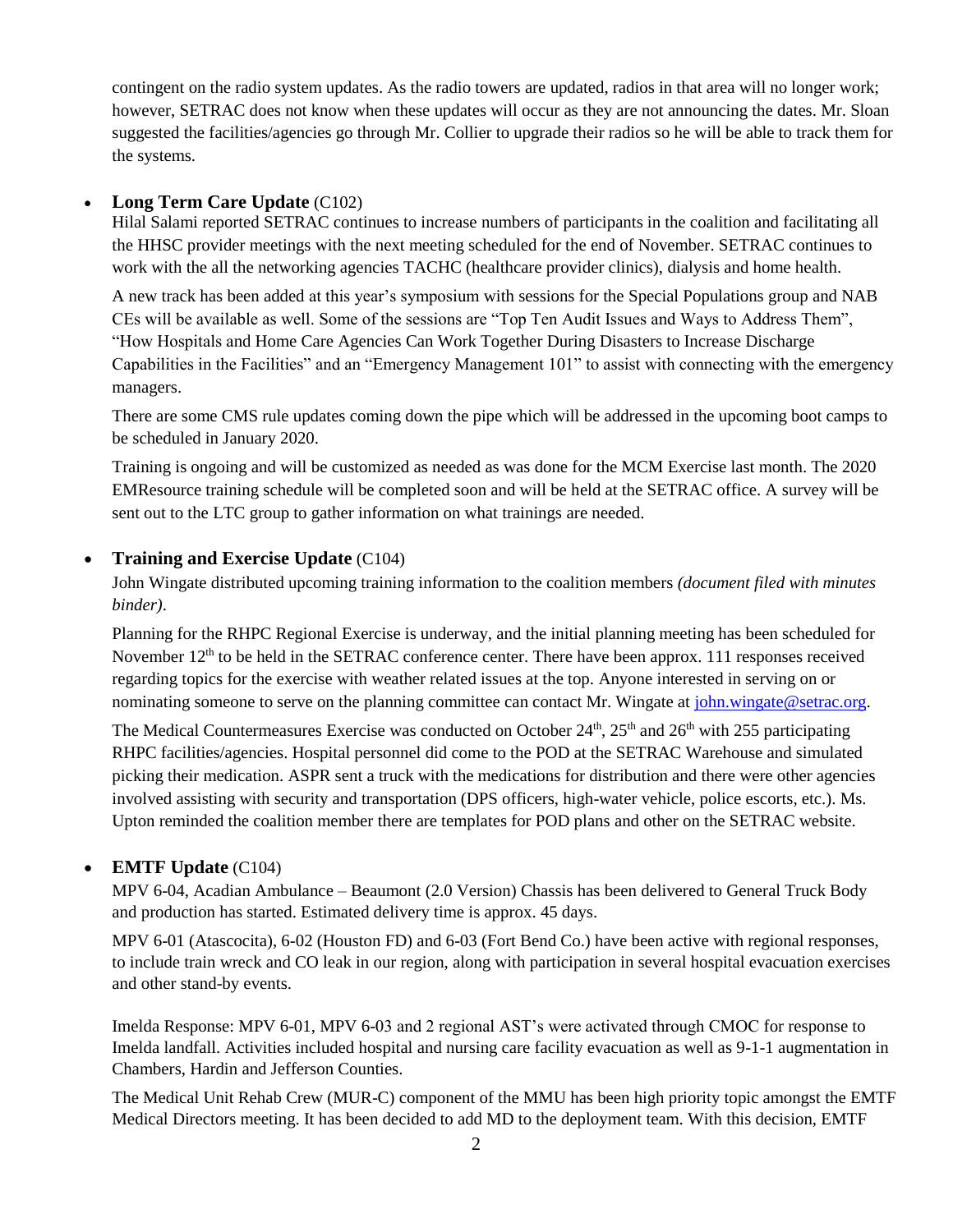Coordinator is working with regional EMTF Medical Director to recruit more MD's, to include working with HFD Fellowship Program.

MMU: We continue to work with regional partners to increase membership and participation with MMU readiness/response. We are working with Cypress Creek EMS/NW Community Health EMS regarding an exercise in March 2020 (HS EMT Extrication Day). We will also hold an introduction to MMU/Deployment Basics class in Beaumont on November 19 for new/interested members.

EMTF-6 Coordinator is working with regional TIFMAS partners to identify and develop partnerships for WPU (Wildland Paramedic Unit) and REM (Rapid Extraction Module) – these are teams assigned as Medical Support/Care for Wildland fires.

The EMTF program continues to be active in CCTA (Complex Coordinated Terrorist Attack) exercises in both Galveston and Jefferson/Orange/Hardin Counties.

TMORT (Texas Mass Fatality Operations Team) experienced its first multiple member deployment to the El Paso Shootings in August. Team members from Comal, Galveston and Harris Counties responded to support the morgue operations.

There is new membership enrollment from Austin County EMS, Humble Fire/Rescue, Tyler County EMC and Community VFD.

The next EMTF State meetings will be held November 24<sup>th</sup> in Fort Worth, in conjunction with the Texas EMS Conference and GETAC meetings.

### **Sub-Committee Updates**

### **RHPC Award of Excellence Committee** (C101)

Ms. Carnie thanked Angela Smith (Texas Children's Hospital) for her coordinating efforts to ensure the facilities understood the process and submitted their Award of Excellence applications. The 2019 winners are CHI St. Luke's Livingston, The Medical Center Port Arthur and Texas Children's Hospital Main Campus.

#### **Symposium Planning** (C101)

Ms. Upton reported this was a record-breaking year with over 600 attendees at the symposium. Planning will begin again in January and anyone interested in serving on the planning committee should send Roxie Ward an email at [roxie.ward@setrac.org.](mailto:roxie.ward@setrac.org) Gary Litton did an excellent job coordinating the sponsor/vendors for the exhibit hall. Some vendors coming from out-of-state said this was a better conference for them than it has been at national conferences.

#### **Clinical Advisory Committee** (C101)

Ms. Spivey reported the committee is planning a tabletop exercise in February 2020 to be held in the SETRAC conference center. More details are forthcoming regarding registration. Ms. Carnie advised the committee is focused on the pediatric surge and evacuation capabilities for the region.

#### **Corridor Updates** (C101)

1. **Downtown Corridor** – Ray Higgins reported the Downtown Corridor meeting was held at the Texas Medical Center (TMC) in the Commons Bldg. on October 4<sup>th</sup>. Special thanks to Amy Lopez (Memorial Hermann) for arranging the meeting with Warren Porter (TMC, Safety & Emergency Preparedness Manager) who also provided a luncheon for the attendees. This was Amy Lopez' last meeting as co-chair and Mr. Higgins recognized her for a job well done. Aaron Freedkin was welcomed as the new co-chair. Mr. Porter gave an overview of the TMC Emergency Management Program. A big take-away was TMC now has a high-water vehicle. The next Downtown Corridor meeting is scheduled for Friday (December 6<sup>th</sup>) at 12:30 pm (location is pending, but most likely at SETRAC).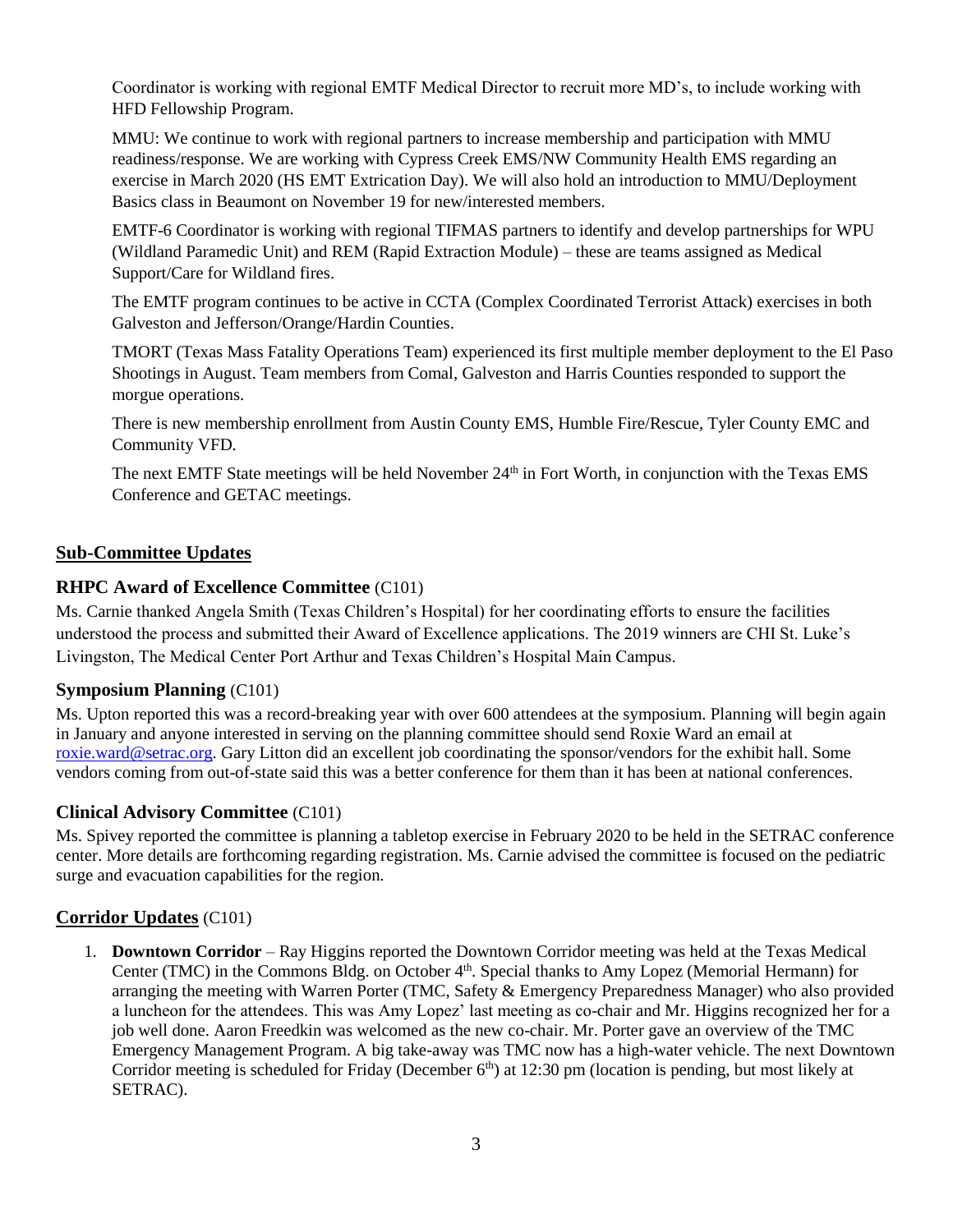- 2. **South Corridor** Christina Hatcher reported the next South Corridor is scheduled for Friday (December 13<sup>th</sup>) at HCA Houston Healthcare Clear Lake.
- 3. **East Corridor** Vicki Tarnow reported the September East Corridor meeting was cancelled due to Tropical Storm Imelda. The next East Corridor meeting is scheduled for Friday (December  $6<sup>th</sup>$ ) at the Chambers County Health Bldg. from 1:00 to 3:00 pm. Ms. Tarnow introduced Roy Turner as the East Corridor co-chair.
- 4. **North Corridor** Gary Litton reported the next North Corridor is scheduled for Wednesday (December 11<sup>th</sup>) at Nacogdoches Memorial Hospital. Michael Rankin (CHI St. Luke's Livingston) is the new North Corridor chair (former co-chair). Mr. Litton gave special thanks to Ken Jobe as long-serving chair for all his support. The new co-chair is Stephen Bennett, he is the ER Director at Woodland Heights Medical Centers.
- 5. West Corridor Toni Carnie reported the West Corridor met on September 11<sup>th</sup> at Texas Children's Hospital -The Woodlands Campus. There are now compliance reporting available from the RAC which makes it easy to handover to the Joint Commission/DMV surveyors to show participation levels. Some of the other topics stressed at the meeting were radio checks (broke over the 50% participation mark in October), Austen McMillin gave an overview of the inventory control system (for emergency management supplies) and discussed the ER door code going with a quarterly code change as monthly is too difficult to manage. The next West Corridor meeting is scheduled for Friday (December 11<sup>th</sup>) at Memorial Hermann Cypress.

### **Partner Updates** (C101)

#### **Public Health**

#### **DSHS Region 6/5 South**

James Arango reported they just completed the MCM Exercise and are looking forward to hearing feedback. Four counties, 11 health departments and over 40 hospitals participated, and CMOC was activated. After discussions with the different exercise controllers, it looks like there were some good lessons learned. Mr. Arango advised the coalition members they will be assembling everything and should have the after action report ready by December. He stated they will be reviewing their plans and exercises in 2020.

#### **Harris County Public Health**

Liz Brewer introduced Angelina Fonterot as their new Medical Reserve Coordinator.

# **City of Houston Public Health**

John Fleming

### **OEM**

#### **Texas City OEM**

Tom Munoz reported their CCTA Tabletop Exercise on November 14<sup>th</sup> with partners from DHS attending. They are also working on the reunification plan with the county.

#### **Chambers County OEM**

Roy Turner reported Chambers County has a mobile disaster recovery center that has been running for the last couple of weeks due to Tropical Storm Imelda, flooding and dealing with intake from 38 to 40 participants a day for registering.

#### **Harris County OEM**

Mark Sloan reported the DRC numbers have decreased and they will probably be closing those DRCs within two weeks. He reminded the coalition members be reviewing their winter weather plans, especially the hard freeze and ice storm issues. He advised that he sits on a committee that is looking into licensing and credentialing of emergency managers from a city and county similar to what happened in fire and law enforcement credentialing years ago. However, there are parts of the state that are encouraging emergency managers in other areas to pay attention to it as they then would be able